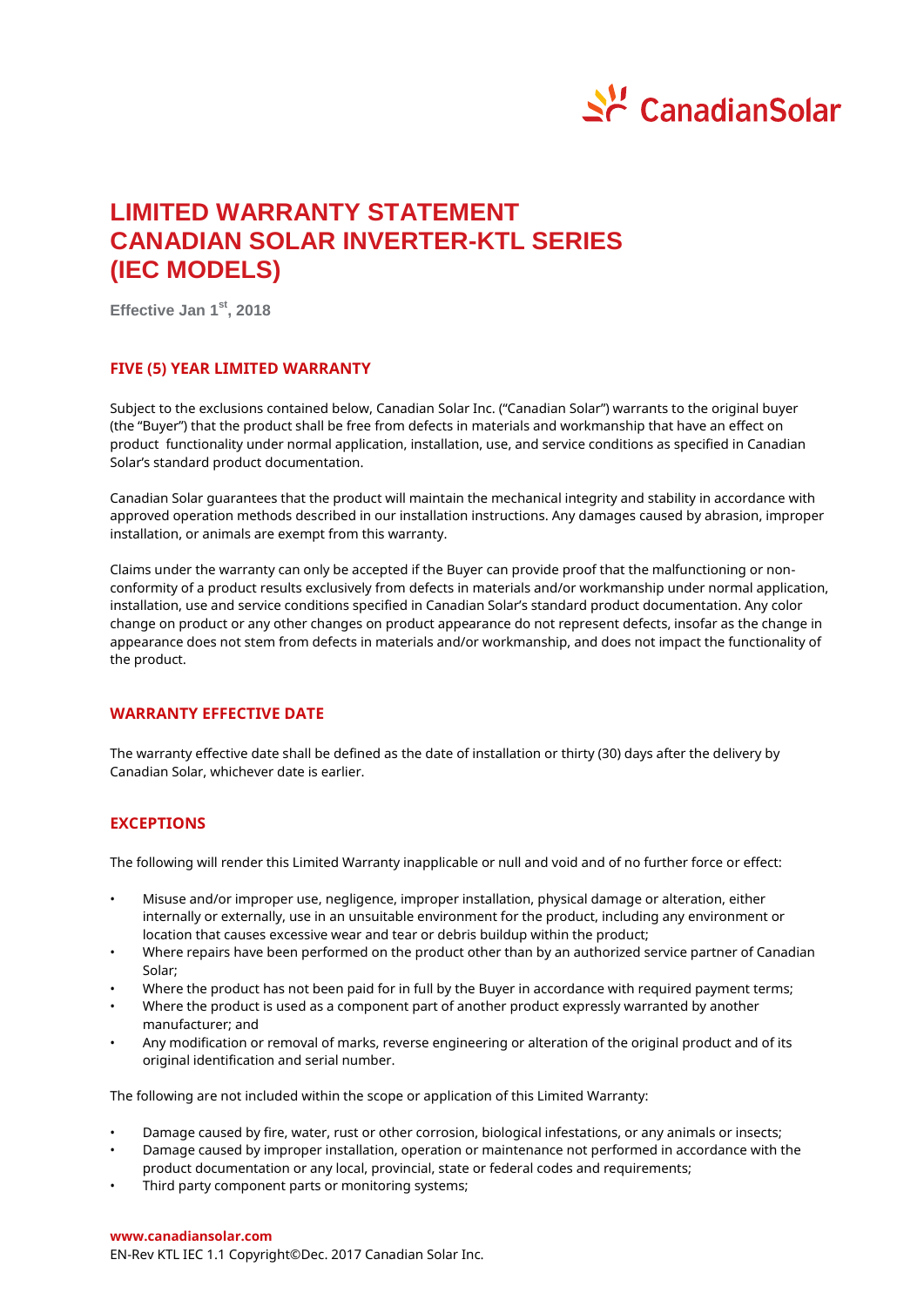

- Damage from shipping or transportation;
- Material or workmanship not provided by Canadian Solar or its approved service providers;
- Replaceable service items, including fuses and filters;
- Any costs incurred by the Buyer or installer for troubleshooting, installation, removal of the product;
- Damage caused by force majeure events, including but not limited to flood, fire, earthquakes, and lightning; and
- Damage caused by external events such as high input voltage from generators and electrical grid events outside the specifications of the product, including but not limited to harmonics, voltage transients, flickering and frequency events.

In addition, this Limited Warranty does not include a warranty of uninterrupted or error-free operation of the product, or warranties against normal wear and tear of the product or costs related to the removal, installation, or troubleshooting of electrical systems.

#### **REMEDIES**

If the product fails to conform to this warranty, Canadian Solar will, at its option, either repair the product, replace the product with a product of the same type (or equivalent type if the same type is not then available), or refund the appropriate residual market value of the product.

Unless otherwise required by any mandatory applicable law, this Limited Warranty does not cover any transportation costs for return products, or for reshipment of any repaired or replaced product, or any other cost associated with installation, removal, or reinstallation of products.

Any repair or replacement of an affected product shall not increase the applicable warranty period. The warranty period for replaced or repaired product is the remainder of the warranty for the affected product. Ownership of all products which have been replaced is passed to Canadian Solar.

**EXCEPT AS OTHERWISE PROVIDED BY APPLICABLE LAW, THE FOREGOING REMEDIES STATE CANADIAN SOLAR'S SOLE AND EXCLUSIVE OBLIGATION AND THE BUYER'S SOLE AND EXCLUSIVE REMEDY FOR A BREACH OF THE FOREGOING LIMITED WARRANTY.**

#### **CLAIM PROCESS**

If the Buyer believes that it has a justified claim covered by the limited warranty set forth above, then the Buyer shall submit such claim including but not limited to the claimed quantity, serial numbers, purchasing invoices and proofs in writing to Canadian Solar within the applicable warranty period specified above to the following address, or such future address as Canadian Solar may provide from time to time:

**Japan** Canadian Solar Japan K.K. Customer Support Department Round-Cross Shinjuku 5-Chome 8F 5-17-5 Shinjuku Shinjuku-ku Tokyo, Japan 160-0022 Tel: +81 3 5291 8591 E-mail: service.jp@canadiansolar.com

**Rest of Asia Pacific** Canadian Solar Inc. Customer Service Department **Australia** Canadian Solar MSS (Australia) Pty Ltd Technical Department 42-44 Stephenson Street, Richmond VIC 3121, Australia Tel: +61 3 8609 1844 E-mail: service.au@canadiansolar.com

**Europe, Middle East & Africa**  Canadian Solar EMEA GmbH Customer Service Department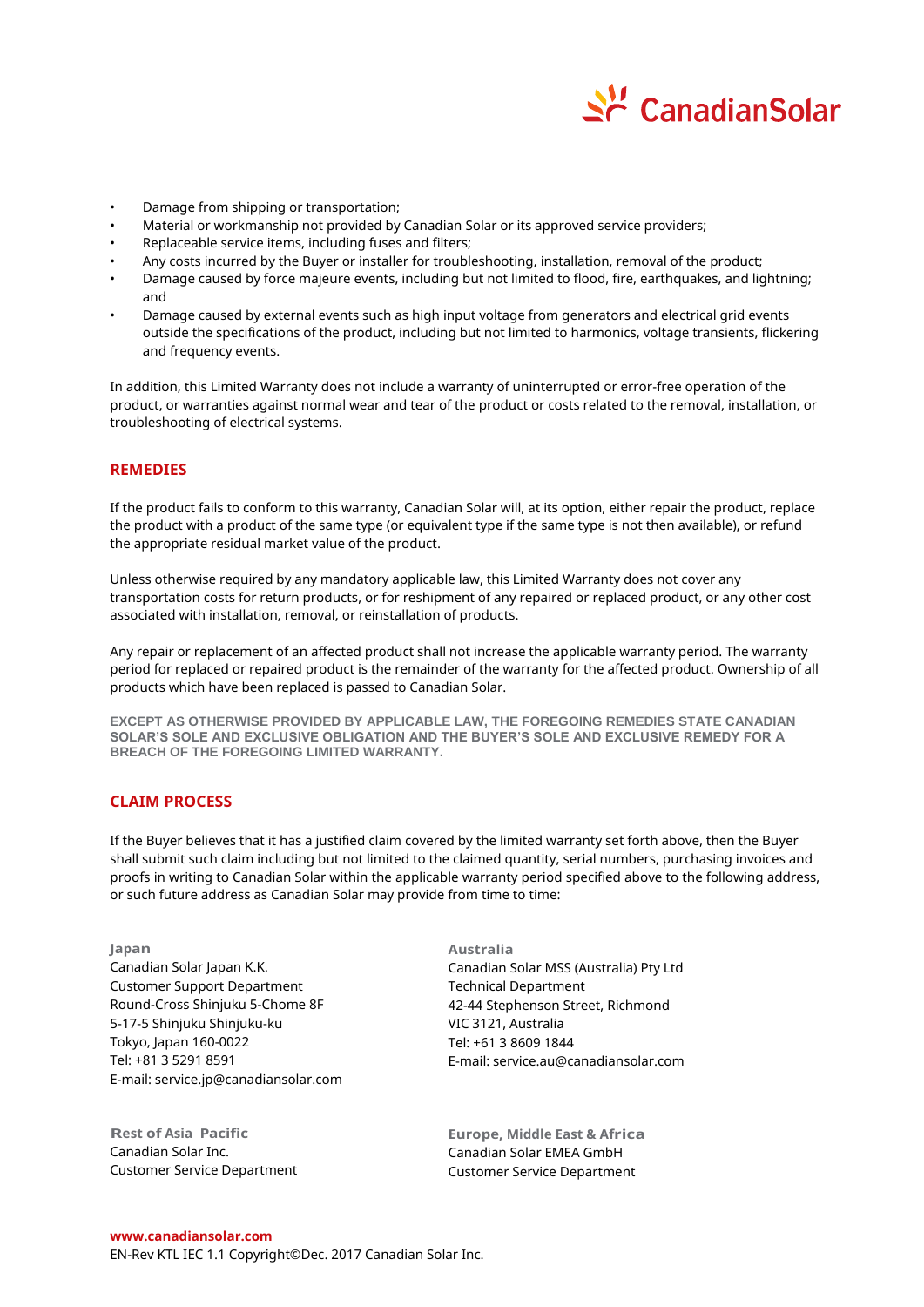

199 Lushan Road, Suzhou New District Jiangsu China, 215129 Tel: +86 512 66908088 E-mail: service.cn@canadiansolar.com

Landsberger Strasse 94, 80339 Munich, Germany Tel: +49 89 5199689 0 E-mail: service.emea@canadiansolar.com

**North, South & Central America** Canadian Solar Inc. Customer Service Department 3000 Oak Road, Ste. 400 Walnut Creek, CA 94597 Tel: +1 855 315 8915 E-mail: service.ca@canadiansolar.com

# **DISPUTE RESOLUTION**

In the case of any dispute related to warranty claims, such dispute shall be referred to and finally resolved pursuant to the governing law clauses and dispute resolution procedures under the purchase agreement between the Buyer and Canadian Solar.

### **NOT INDEPENDENT WARRANTIES**

The Buyer has the right to pursue claims under this Limited Warranty; provided that if multiple claims arise from a single incident, then if Canadian Solar remedies such incident as set forth above, Canadian Solar shall be deemed to have resolved all applicable warranty claims arising from such an incident.

# **DISCLAIMERS**

THE LIMITED WARRANTIES SET FORTH HEREIN ARE IN LIEU OF AND EXCLUDE ALL OTHER EXPRESS OR IMPLIED WARRANTIES, INCLUDING BUT NOT LIMITED TO WARRANTIES OF MERCHANTABILITY AND FITNESS FOR A PARTICULAR PURPOSE OR APPLICATION, AND ALL OTHER OBLIGATIONS ON THE PART OF CANADIAN SOLAR UNLESS SUCH OTHER WARRANTIES AND OBLIGATIONS ARE AGREED TO IN WRITING BY CANADIAN SOLAR. SOME JURISDICTIONS LIMIT OR DO NOT PERMIT DISCLAIMERS OF WARRANTY, SO THIS PROVISION MAY NOT APPLY TO THE BUYER.

#### **LIMITATION OF LIABILITY**

TO THE MAXIMUM EXTENT PERMITTED BY APPLICABLE LAW, CANADIAN SOLAR HEREBY DISCLAIMS, AND SHALL HAVE NO RESPONSIBILITY OR LIABILITY WHATSOEVER FOR, DAMAGE OR INJURY TO PERSONS OR PROPERTY OR FOR OTHER LOSS OR INJURY RESULTING FROM ANY CAUSE WHATSOEVER ARISING OUT OF OR RELATED TO ANY OF ITS PRODUCTS OR THEIR USE. TO THE MAXIMUM EXTENT PERMITTED BY APPLICABLE LAW, UNDER NO CIRCUMSTANCES SHALL CANADIAN SOLAR BE LIABLE TO THE BUYER, OR TO ANY THIRD PARTY CLAIMING THROUGH OR UNDER THE BUYER, FOR ANY LOST PROFITS, LOSS OF USE, OR EQUIPMENT DOWNTIME, OR FOR ANY INCIDENTAL, CONSEQUENTIAL, OR SPECIAL DAMAGES OF ANY KIND, HOWSOEVER ARISING, RELATED TO THE PRODUCTS, EVEN IF CANADIAN SOLAR HAS BEEN ADVISED OF THE POSSIBILITY OF SUCH DAMAGES.

TO THE MAXIMUM EXTENT PERMITTED BY APPLICABLE LAW, CANADIAN SOLAR'S AGGREGATE LIABILITY, IF ANY, IN DAMAGES OR OTHERWISE, SHALL NOT EXCEED THE PURCHASE PRICE PAID TO CANADIAN SOLAR BY THE BUYER FOR THE PRODUCT IN THE CASE OF A WARRANTY CLAIM.

THE BUYER ACKNOWLEDGES THAT THE FOREGOING LIMITATIONS ON LIABILITY ARE AN ESSENTIAL ELEMENT OF THE AGREEMENT BETWEEN THE PARTIES AND THAT IN THE ABSENCE OF SUCH LIMITATIONS THE PURCHASE PRICE OF THE PRODUCTS WOULD BE SUBSTANTIALLY DIFFERENT. SOME JURISDICTIONS LIMIT OR DO NOT